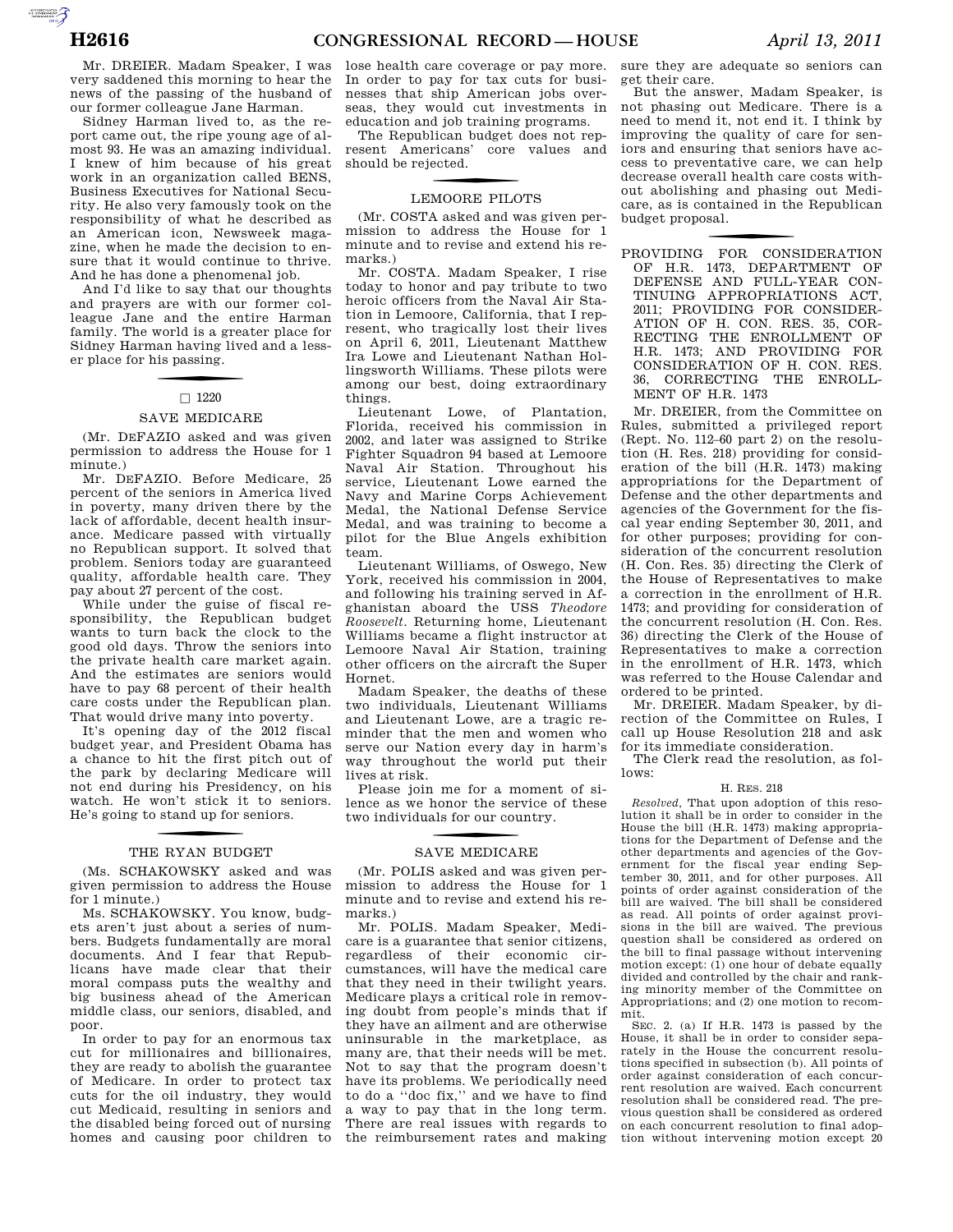minutes of debate equally divided and controlled by the chair and ranking minority member of the Committee on Appropriations.

(b) The concurrent resolutions specified in subsection (a) are as follows:

(1) the concurrent resolution (H. Con. Res. 35) directing the Clerk of the House of Representatives to make a correction in the enrollment of H.R. 1473; and

(2) the concurrent resolution (H. Con. Res. 36) directing the Clerk of the House of Representatives to make a correction in the enrollment of H.R. 1473.

SEC. 3. If the House receives a message from the Senate transmitting its passage of H.R. 1473 without amendment, then the Clerk shall not certify an enrollment of the bill until notified by the Speaker or by message from the Senate that the Senate has taken the question on adoption of each concurrent resolution specified in section 2 that was adopted by the House.

### POINT OF ORDER

Mr. WEINER. Madam Speaker, I rise to a point of order against consideration of H. Res. 218.

The SPEAKER pro tempore. The gentleman will state his point of order.

Mr. WEINER. Madam Speaker, I object to consideration of this rule because the rule in its final language says that the Clerk shall hold the enrollment of this bill until the Senate considers bills to defund health care reform and considers a bill to defund Planned Parenthood.

As such, it violates the rules of the House which require that anything passed by this House be filed forthwith. And with your permission, I will read that section:

''The Clerk shall examine all bills, amendments, and joint resolutions after passage by the House and, in cooperation with the Senate, examine all bills and joint resolutions that have passed both Houses to see that they are correctly enrolled and forthwith present those bills and joint resolutions that originated in the House to the President in person after their signature by the Speaker and the President of the Senate, and report to the House the fact and date of their presentment.''

In fact, what this rule does is it says that after this is passed, it shall not be sent to the Senate, shall not be sent to the President until the other body, the Senate, takes an action, considers these two things which already have been considered here.

### $\Box$  1230

This is clearly a violation of the rules and a very dangerous violation of the Constitution as well, because we believe in this House that our actions, once taken, trigger an action in the other body or by the President.

If we are to say that bills, when passed by this body, are held in spaces at the desk by an officer of this institution, a non-elected officer of this institution, we are, in fact, violating this rule.

It is very important, Madam Speaker, that you rule that this rule needs to be sent back and cleansed of that language, or else we are, in effect, saying the passage of an act here shall be contingent upon the consideration of something in the Senate. That is a dangerous precedent, violates the laws, and violates the Constitution of the United States.

I ask for your ruling.

The SPEAKER pro tempore. Does any other Member wish to address the point of order?

The Chair is prepared to rule.

Enrollment is the process by which a proposed act of Congress is printed on parchment for presentment to the President. A House-originated measure is enrolled by the Clerk of the House. A Senate-originated measure is enrolled by the Secretary of the Senate.

After the two Houses have agreed to a unitary text for a measure, they still may agree to alter that text before presentment. The usual vehicle for this is a concurrent resolution. Such a concurrent resolution typically directs the Clerk of the House or the Secretary of the Senate to make specified changes in the text previously cleared for enrollment. Such a concurrent resolution might even be proposed in anticipation of the actions of the two Houses to clear the presumptive text for enrollment.

It is not unusual for the Clerk to take notice of the pendency of such a concurrent resolution and to seek guidance from the Speaker on the prospect that the concurrent resolution might be adopted by the two Houses. The Speaker, likewise, might assess the likelihood of adoption of such a concurrent resolution before seeing that the enrollment is signed by the presiding officer of each House or presented to the President. The two Houses might even adopt a concurrent resolution asking the President to return an enrollment so that they might change it.

Just as section 301 of the Congressional Budget Act of 1974—as a matter of rulemaking—contemplates the possibility of holding an enrollment for a time, so also might a proposed special order of business enable such an interim hold of an enrollment.

The point of order is overruled.

PARLIAMENTARY INQUIRY

Mr. WEINER. Madam Speaker, a point of parliamentary inquiry.

The SPEAKER pro tempore. The gentleman shall state it.

Mr. WEINER. Am I to understand this rule correctly that under the rule we are about to consider, if the House of Representatives approves the continuing resolution, that bill, despite the fact that the government is going to cease operating unless it passes, could theoretically sit at the desk, never to be sent to the President, never to be sent to the Senate ad infinitum if the Senate fails to take a specific action?

The SPEAKER pro tempore. The gentleman has inquired about a matter that may be debated by the Members during consideration of the pending

resolution, rather than being addressed from the Chair.

The gentleman from California is recognized for 1 hour.

Mr. DREIER. Madam Speaker, for the purpose of debate only, I yield the customary 30 minutes to my friend from Boulder, Colorado (Mr. POLIS), pending which I yield myself such time as I may consume. During consideration of this measure, all time yielded will be for the purpose of debate only. GENERAL LEAVE

Mr. DREIER. Madam Speaker, I ask that all Members have 5 legislative days in which to revise and extend their remarks on the matter before us.

The SPEAKER pro tempore. Is there objection to the request of the gentleman from California?

There was no objection.

Mr. DREIER. Madam Speaker, this rule provides for the consideration of three measures: H.R. 1473, H. Con. Res. 35 and H. Con. Res. 36. H.R. 1473 funds the government for the remainder of fiscal year 2011. H. Con. Res. 35 and 36 are enrollment correction measures that end Federal funding for the President's health care plan and Planned Parenthood. As these measures represent a final agreement on this fiscal year's funding, on par with a conference report, this rule provides simple up-or-down votes on all three of these items.

Furthermore, this rule directs the Clerk of the House to refrain from finalizing the enrollment of H.R. 1473 until the Senate has acted on all three measures to ensure that the enrollment corrections resolutions get full consideration. H.R. 1473 will be debatable for 1 hour. H. Con. Res. 35 and 36 will be debatable for 20 minutes each.

Madam Speaker, it has been a long, difficult, ugly, messy process; but we have finally achieved an important victory for the American people.

Today's underlying continuing resolution is a step toward, a step toward the fulfillment of a fundamental promise that was made to the taxpayers. We will halt the practice of reckless and unchecked growth in Federal spending; and critically important, Madam Speaker, we will reverse the course that we have been on. This final continuing resolution for fiscal year 2011 imposes the single largest cut in nondefense spending in our Nation's history. It also implements a number of reforms that will ensure greater accountability in how tax dollars are spent.

Madam Speaker, this is not the end of our work to restore discipline and accountability of the Federal budget, far from it. After fighting so hard to get to this point, it's important to point out that the truly difficult work still lies ahead for us.

This resolution is also not the perfect measure we were all working for. Many of us fought hard to have even greater cuts and more significant reforms.

But today's action is so critical because it is the turning point; it is the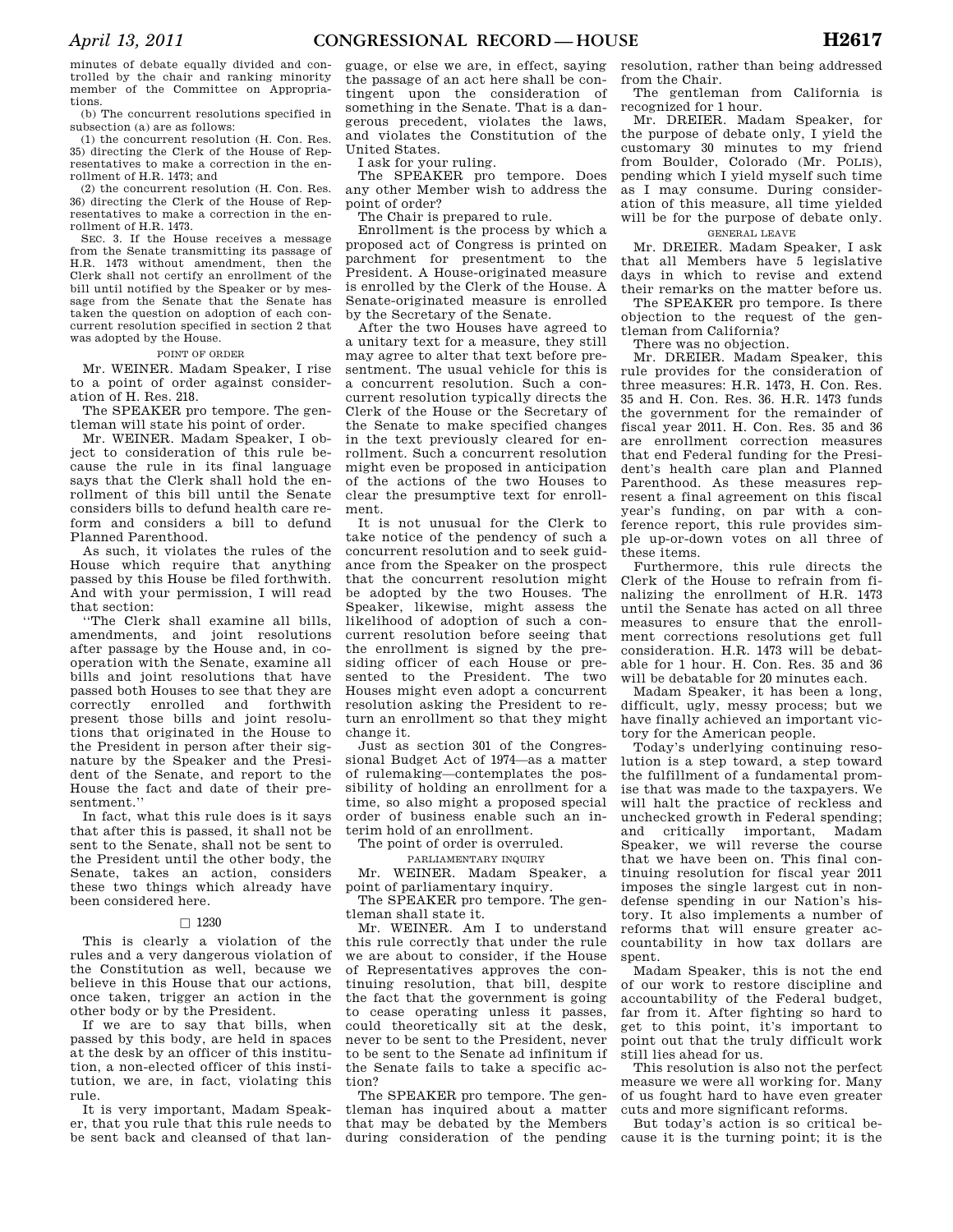turning point, Madam Speaker. It is that profoundly important first step. The American people have said enough is enough, and this Congress is finally responding.

We are ending an era that has seen growth in non-defense discretionary spending over the past few years of 82 percent. Under Speaker PELOSI, Madam Speaker, we have had an increase in non-defense discretionary spending of 82 percent. We are making serious, meaningful cuts in the size and the scope of government.

But as I said, these are only just the beginning. When we conclude this debate, we will turn directly to the fiscal 2012 budget. Our very thoughtful Budget Committee chairman, Mr. RYAN, has put forth a bold budget plan that seeks to tackle the fundamental reforms that are absolutely essential to the future viability of our economy.

If the process we have just come through has been difficult, the task that lies ahead is Herculean. A \$1.6 trillion deficit poses an almost unfathomable challenge. It demands a tremendous level of seriousness and resolve that each and every one of us must rise to.

The consequences of failing to do so would be both disastrous and predictable. We have already gotten a strong dose of the economic challenges that would ensue. For months and months on end, we have dealt with a moribund economy and a very painful lack of job opportunities. The stifling nature of the national debt, the tax and regulatory uncertainty, the policies that favor government intervention over entrepreneurial empowerment, all of these have contributed to our economic challenges.

It is increasingly apparent that the recent positive movement on job creation has been fueled by our effort to rein in wasteful government spending and restore the certainty that businesses need to make new investments.

As we continue our efforts to impose fiscal discipline, I hope and believe we will continue to see positive news on the jobs front. But these economic challenges are far from over for most hardworking Americans.

We know what difficult times we and the American people are facing. We know very well how painful these challenges have been, but they pale in comparison to the crisis that will come if we do not have the courage to fundamentally transform the way this government spends money.

We need look no further than the euro zone to see what's in store without a dramatic change in course. We have seen Western European economies come to the brink of collapse, crippled under the weight of their sovereign debt and nearly dragged some of the world's largest, most stable economies along with them.

The coming budget debate will be a seminal moment in which we must reject this failed, economic model. Today, with this historic spending cut,

we are paving the way to do just that. Madam Speaker, this is not the end of our work; but it is, as I said, just the beginning.

I urge my colleagues to support this rule and the underlying resolutions.

I reserve the balance of my time.

# $\Box$  1240

Mr. POLIS. I thank the gentleman from California for yielding me the customary 30 minutes, and I yield myself such time as I may consume.

Madam Speaker, for all the talk of Republicans' commitment to cutting spending, there are several odd things about this bill before us that would lead one to believe that it's more of a partisan political exercise than a serious attempt to get the Nation's fiscal house in order, which we need and deserve as Americans.

Under this bill, critical services that many Americans rely on to educate our children, to keep our streets safe, to improve public health, to keep our water and air clean would face tens of billions of dollars worth of real and difficult cuts. Times are tough. We know we have to cut spending. Okay. So why does this bill then provide the Pentagon with an additional \$5 billion above the previous request at a time when the civilian and uniformed military, including thoughtful policymakers from both parties, believe that we need to reduce spending across the board?

Joint Chiefs of Staff Admiral Mullen stated that our national debt is our biggest national security threat. He also noted that the past decade's doubling of the budget of the Department of Defense has led to undisciplined spending and waste within the department. Secretary Gates concurs, stating that we can't hold ourselves exempt from the belt-tightening. Yet, despite members of the military and civilians involved with defense saying that they, too, can't be spared, not only have they been spared by the Republican majority, but their budget has been increased by \$5 billion.

The recent bipartisan Commission on Fiscal Responsibility, often called the ''Simpson-Bowles commission,'' called for substantial defense reductions over the next 10 years. They recommended cuts that would have led to \$60 billion in savings and security spending in the first year and would have kept our Nation safe. In fact, if we were to implement the commission's recommendations around security spending, we would save \$100 billion in 2015 alone.

But Republicans didn't go after their favorite areas of Big Government spending. Instead, they went after our efforts to strengthen our schools, to keep our air and water clean and to keep our streets safe; and the rest of their so-called ''spending cuts'' don't seem to be saving much at all. In fact, yesterday, we had an interesting discussion in the Rules Committee about whether this bill really even saves close to the \$38 billion claimed. Appar-

ently, most of the savings are from allocations of money that wouldn't be spent anyway.

An Associated Press story yesterday called this bill ''budget tricks,'' saying that \$23 billion of the \$38 billion aren't even real savings, that they're counting savings from unspent census money. This is from the AP: leftover Federal construction funding; \$2.5 billion from the most recent renewal of highway programs that can't even be spent because of restrictions that have already been set by other legislation. Today's Wall Street Journal calls the Republican spending bill ''spending cut hokum.'' Now, the ''spending cut hokum'' bill identifies that there was \$18 billion in real cuts and \$20 billion in fake accounting tricks that are not real cuts.

Yesterday in Rules, I actually had the opportunity to ask the chairman of the Appropriations Committee if he could explain that discrepancy between the claimed cuts and the real cuts which those who have dived in have identified, and he demurred on that account. So, in the end, what have the Republicans accomplished?

I'd like to talk about this graphically and sort of show the American people what we're talking about here:

Now, with these charts, I use the Wall Street Journal's figures, which credit the Republicans for more cuts than does the Associated Press, but out of caution, I want to trust the Journal in this case as a well-researched source and use their figures even though they have less than the AP. The Wall Street Journal still says that the majority of the Republican cuts are, in fact, hokum cuts. So here is what we're talking about, Madam Speaker:

This is the deficit. This is the CBO's, the Congressional Budget Office, estimate of the deficit. It is \$1.399 trillion. This is what we're talking about here. This is the continuing resolution savings. That's it; not one penny more. Let me sort of take an example of an American family. We'll have to take a few zeros off of this for most Americans to even understand these figures.

Let's say the deficit is \$139,000 and not \$1.399 trillion. I was a small business man before I came to Congress; so I understand how to balance a budget. I know most American families are trying to balance their family paychecks, to stay in their homes, to make their mortgage payments. It's \$139,000 you lose in a year. That's tough. You have to take out a second mortgage and max out your credit cards, and you try to cover that \$139,000, okay? Then you know you've got to make some serious changes. What are you going to do? You hem and you haw for a couple of months; you argue with your creditors; you threaten to shut down your business. On the eve of shutting down your business, because you can't afford another loss of \$139,000, what do you do? You figure out how to lose \$137,000 the next year. Do you know what? That \$137,000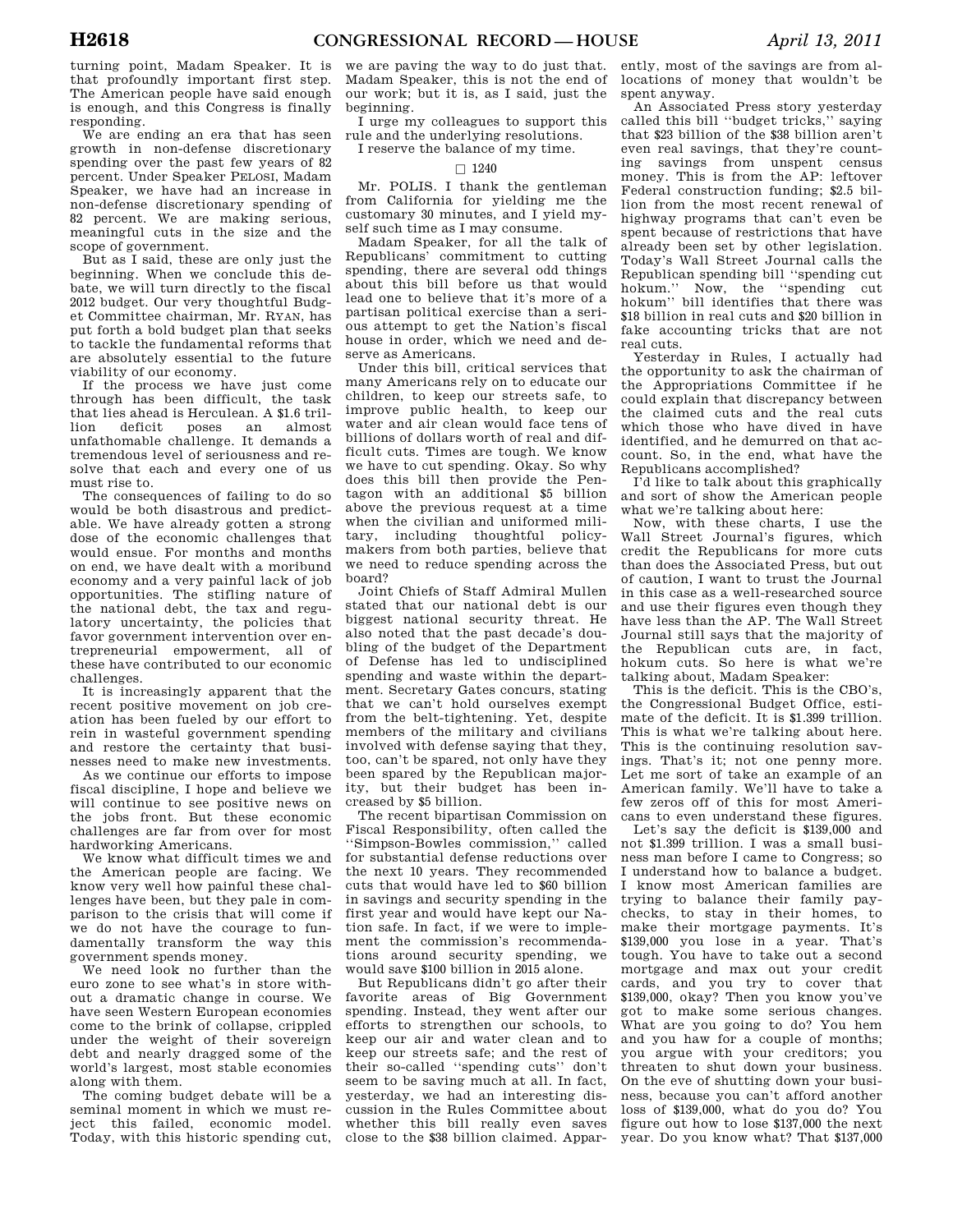is going to put that American family out of business just as surely as that \$139,000, but that is the Republican approach to this bill.

Now let me talk about some of the alternatives we have before us.

Mr. DREIER. Will the gentleman yield?

Mr. POLIS. I would be happy to discuss this on the gentleman's own time. I want to go through this excellent chart. If the gentleman wants to come over, he can look at what we have here and what the Democrats have presented.

If we were serious about deficit reduction, Republicans could have supported several amendments offered by Democrats and voted on in the House when we debated H.R. 1. The Democratic amendments alone would have cut spending by nearly \$129 billion, more than three times the amount that's even claimed in this bill.

Here are some examples: Congressman STARK and Congresswoman LEE offered one amendment that would have reduced defense spending to its level 3 years ago—we were already in two wars at that time as well—saving \$36 billion in the first year alone, and that would have left intact the defense budget of \$688 billion, more than enough to meet the security needs of our Nation. Congressman NADLER offered an amendment that would have finally ended our support for the war in Afghanistan, saving \$90 billion. Congresswoman WOOLSEY offered an amendment that would have saved \$415 million by ending the V–22 Osprey program.

In fact, just yesterday in Rules, I also proposed an amendment that would have reduced our troop presence in Europe, which would have saved \$415 million. Our European allies, Madam Speaker, are some of the richest countries in the world. It's time they paid their fair way. What is the strategic rationale for an ongoing presence in Germany? The Nazis are gone. The Soviets are gone. Even former Secretary of Defense Rumsfeld has questioned the ongoing presence of our troops in Europe. I also proposed an amendment eliminating the drug czar. The drug czar's office spends \$21 million a year; yet drug use has gone up since its inception.

Madam Speaker, we are never going to balance the entire budget just by reducing the funds Congress spends each year as part of the appropriations process—clearly, we all can agree we need to look at revenues and entitlements and you're not going to make even the slightest dent in the deficit if you exempt defense spending from any cuts.

In this continuing resolution before us, Republicans have exempted more than half of the domestic discretionary spending from any cuts, and it becomes very clear that the Republican plan isn't so much about serious deficit reduction than it is about protecting their favorite Big Government spending while simultaneously slashing away at their favorite targets, like education, the environment and the safety net.

Here is what we could potentially accomplish if we work together: This shows the Republican cuts in this CR. We even add in, for the sake of argument, the hokum cuts. We put them in here too—it's the Wall Street Journal's term, not mine—and we include the proposed Democratic amendments. I think this is something that we could be proud of. Do you know what, Madam Speaker? I think more Democrats would support a program that didn't only cut the program which so many on my side of the aisle feel strongly about but that also makes some of the difficult decisions with where the real money is with regard to defense and security spending.

Yes. Just like that American family that we raised, digging its way out of a \$127,000-a-year loss, we need to make a real impact on reducing the Federal budget deficit. This will take action across the aisle to make sure that we can leave our country in a better situation and that we can help the next generation fight its way out from the burden of debt that we risk placing upon them if we continue the big spending policies of the Republican Party.

[From the Wall Street Journal, April 13, 2011]

# SPENDING CUT HOKUM

A mini-revolt is brewing among Republican backbenchers on Capitol Hill now that the specific spending cuts in Friday's budget deal are being revealed. After separating out the accounting gimmicks and one-year savings, the actual cuts look to be closer to \$20 billion than to the \$38 billion that both sides advertised. This is not going to help Speaker John Boehner's credibility with the tea party.

Even \$20 billion is worthwhile, and the genuine reductions include cuts in high-speed rail, Pell grants, highway projects, renewable energy programs, housing subsidies, low-income home energy assistance, agriculture programs, contributions to the United Nations, and many more. There is also an immediate across the board 0.2% reduction in all nondefense accounts.

But the continuing resolution also saves money on paper through phantom cuts. The whopper is declaring \$6.2 billion in savings by not spending money left from the 2010 Census. Congress also cuts \$4.9 billion from the Justice Department's Crime Victims Fund, but much of that money was tucked away in a reserve fund that wouldn't have been spent this year in any event.

The budgeteers claim \$630 million in cuts from what are called ''orphan earmarks,'' or construction that never started, and \$2 billion more for transportation projects, some of which were likely to be canceled. The Associated Press reports that \$350 million in savings comes from a 2009 program to pay dairy farmers to compensate for low milk prices. Milk prices are high this year, so some of that money also would never have been spent.

An estimated \$17 billion comes from onetime savings in mandatory programs. The cuts are real, but the funding gets restored by law the next year, which means Republicans will have to refight the same battles. States lose some \$3.5 billion in bonus money to enroll more kids in the Children's Health Insurance Program, but many states failed to qualify for that extra funding. These cuts don't reduce the spending baseline, so there are no compound savings over time.

None of this is enough to defeat the budget at this point, but it is infuriating given the GOP leadership's flogging of that \$38 billion top-line figure. On Sunday we heard the leadership might lose 30 backbenchers on the budget vote, but yesterday we were hearing it may be closer to 50 or 60. This will only heighten skepticism over the next budget showdown, and Mr. Boehner will have to drive a harder bargain. Above all, the hokum belies the House GOP's promise to usher in a new era of lawmaking candor and transparency.

I reserve the balance of my time.

Mr. DREIER. I yield myself such time as I may consume.

Madam Speaker, let me begin by congratulating my friend from Boulder, my Rules Committee colleague, for his very thoughtful remarks, and I would like to respond with a few important points.

First, I was struck by the fact that he went through the litany of amendments that were debated on H.R. 1, underscoring again that we have, for the first time in decades, seen a free and flowing debate and an opportunity for votes to take place here in this institution. It hadn't happened before on a continuing resolution as we saw it in our consideration of H.R. 1.

### $\Box$  1250

I also want to say that while my friend continued to point the finger of blame somehow characterizing this as a Republican plan, I'd like to remind him, Madam Speaker, that this happens to be the result of a negotiation that has taken place with three Democrats—the President of the United States, the Vice President of the United States, the majority leader of the United States Senate—and one Republican, the Speaker of the House of Representatives. By a 3–1 margin in the negotiation process, the Republicans were outnumbered. And so I think that it's a mischaracterization to describe this as somehow a Republican plan that is before us.

Now to the issue that was raised about a cut being a cut, Douglas Holtz-Eakin, the former Director of the Congressional Budget Office, made it clear, and he called it that—a cut is a cut. I know this attempt is being made to somehow characterize the fact that dollars have not been spent so that means you're not actually cutting them. Well, last night in the Rules Committee, the very distinguished ranking minority member of the Committee on Appropriations, my good friend Mr. DICKS, pointed out something that everyone in this institution should know, and that is the process of reprogramming takes place within government agencies. We know full well that the movement of money, since money is fungible, that takes place within these different agencies, is standard operating procedure. So, Madam Speaker, to claim somehow that if dollars haven't actually been spent that they're not being cut is just plain wrong.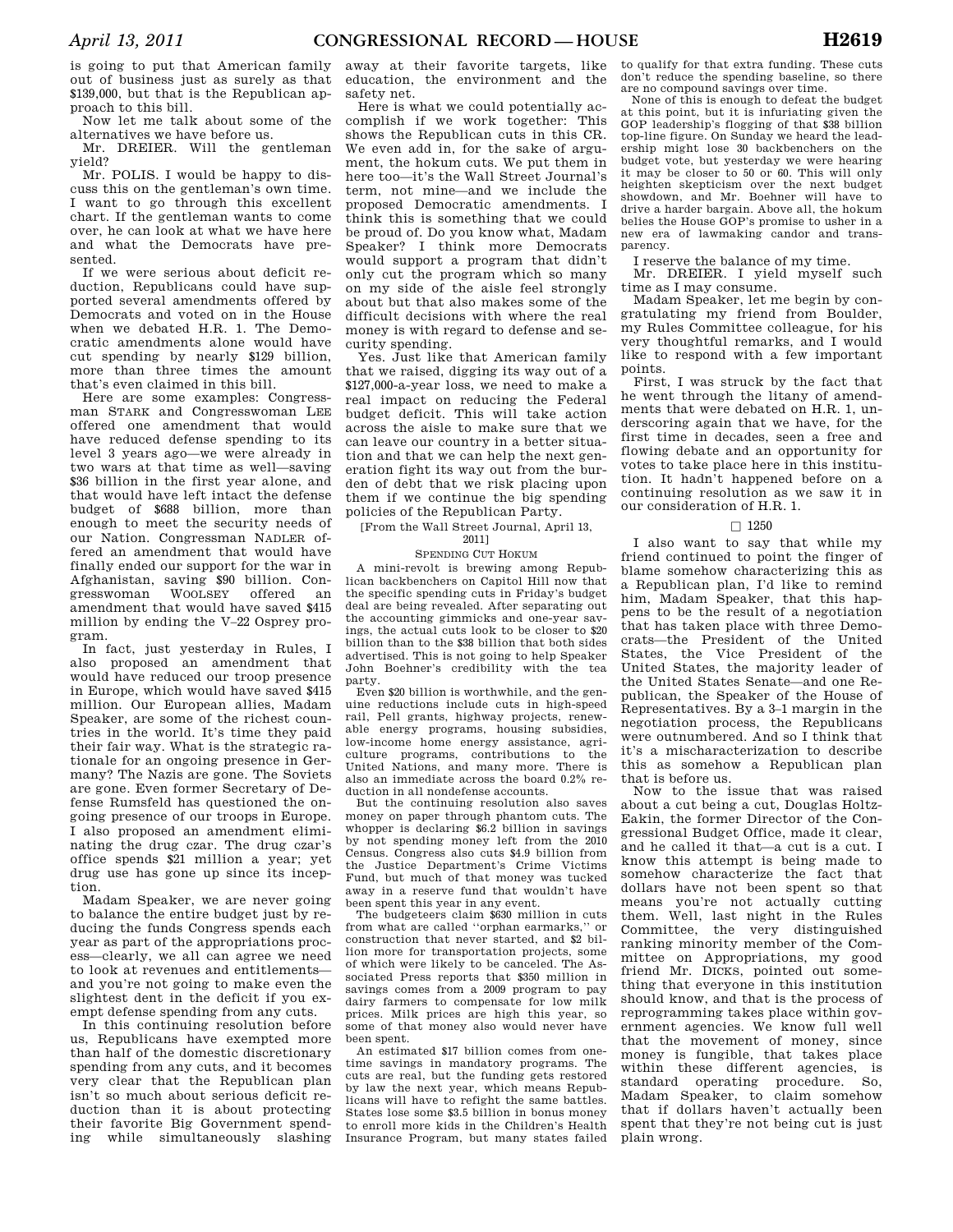Now, Madam Speaker, while I talked about the negotiating process that ended up with the President of the United States, the Vice President of the United States, the majority leader of the United States Senate and the Speaker of the House, leading up to that, we had our very, very diligent and hardworking new chairman of the Committee on Appropriations, my friend, Mr. ROGERS, who has stepped up to the plate and taken on the responsibility, in fact, some call it tongue in cheek, but he has been very serious about being the ''enforcer'' of ensuring that we cut spending, and he has actually renamed his Appropriations Committee the ''Disappropriations Committee'' by virtue of the fact, Madam Speaker, of the recognition that if we don't get our fiscal house in order, we are going to be in deep, deep trouble.

So, Madam Speaker, I want to say that, again, he was one of the negotiators leading up to the final process here.

I would like to now yield such time as he may consume to my very good friend, the chair of the Committee on Appropriations, the gentleman from Kentucky (Mr. ROGERS).

Mr. ROGERS of Kentucky. I thank the distinguished chairman of the Rules Committee for the time here. And I thank him for the diligent work that he continues to do as chair of the Rules Committee, the sort of traffic cop for the bills that reach this floor.

I want to expand a bit, Madam Speaker, on a point that Chairman DREIER alluded to earlier, and that is the historic nature of the bill that we will be considering on the floor. As the chairman pointed out, under Speaker PELOSI, discretionary spending in those 2 years increased by 82 percent—a record. With this bill, we not only are arresting that growth, but we are receding actual discretionary spending by a record amount, nearly \$40 billion in actual cuts in spending. That has not ever been accomplished by this body in its history, in the history of the country. The cuts in this bill exceed anything ever passed by the House. It's the largest cut ever—by four times. The largest previous single cut was in 1995, when we cut around \$9 billion. With this bill, you cut almost \$40 billion.

Now I don't understand sometimes my friends on the other side of the aisle when they criticize this bill. It's being supported by your President. He says, pass the bill. It's what we agreed upon. It's being supported by Senator REID, the leader on the Senate side. It's being supported by the Speaker of the House. And it's being supported by an overwhelming number of Members on this side of the aisle, and I predict a great number of Democrats likewise support the bill.

Now on the Defense portion of this bill, let me briefly refer to it. The provisions in this bill about the Defense budget are much like they were when all parties last December on both sides

of the aisle in this body and on both sides of the aisle in the Senate body agreed to the expenditures for the Department of Defense. We simply lifted those agreed-upon provisions for the Defense Department and dropped them into this bill.

There are two people in this body that know more about Defense spending than any of the rest of us, and that's the chairman of the Defense Appropriations Subcommittee on Appropriations, BILL YOUNG of Florida, and my good friend, NORMAN DICKS, the ranking member of that subcommittee and the ranking member on the full Appropriations Committee. He worked long and hard with BILL YOUNG for these provisions. And I salute him for it. It's good work. It does the right things. It cuts back on the President's request for Defense. It does increase in real dollars, about \$5 billion, over the current spending rate. But we're in three wars. And there's no reason at all for us to shirk from the responsibility to provide adequate funding for our troops in combat. And that's the reason why, one of the big reasons why we support this bill, why the President supports the bill, and why Senator REID and the Senate supports the bill.

And so let's focus on actual cuts in spending. We all profess that we want to cut back on the deficit for the year and for the ensuing years. The deficit this year, \$1.4 trillion in just 1 year, the largest in history, adding to a debt that exceeds all of our fears of some \$14.2 or \$14.3 trillion. We all say, let's cut back on spending. Here is your chance. Here is your opportunity.

If you profess to be a fiscally responsible Member of this House, you have a chance, yea, an obligation, to vote for this bill and support it. It's historic. We've never been here before. We've reached a pinnacle and a great opportunity for us to show to the rest of the country that we're serious about controlling the free-spending nature of this body. This is your chance. Don't miss it.

Mr. POLIS. I yield myself 1 minute to respond.

The gentleman from Kentucky called this an historic bill. I think much more of this kind of history, and we risk making our country's solvency history by drowning ourselves in a burden of debt. Again, effectively, for a family business that lost \$139,000, losing \$137,000 might be nice, but it puts you out of business just the same. I continue to express our wish that we included some of the Democratic cuts in this that added up to four times the amount of the proposed Republican cuts in this bill.

As the Bard put it, the cutting in this bill is a lot of sound and fury, signifying nothing.

With that, it is my honor to yield 3 minutes to the ranking member of the Rules Committee, the gentlewoman from New York (Ms. SLAUGHTER).

Ms. SLAUGHTER. I thank the gentleman for yielding.

Madam Speaker, I want to talk about a different historic perspective. This bill is different, all right, and I want to try to explain that to you. But first, I want to say we weren't elected, any of us, to Congress to prove that we can barely keep the government open and alive. That was never why we were sent here. We're here to make America stronger. And looking at this bill, we are utterly failing in achieving that goal.

In addition to the unnecessary and politically driven cuts in the legislation, the process that brought the bill to the floor is a mockery of regular order. Never before, again, let me say it, in the history of our Nation has this rule—what we're doing here today are three bills under one rule. You think we're going to vote for one, that would be the budget for the remainder of the year, but there are two other bills here to be voted on that I think you might be surprised at. It certainly took us by surprise. One of them completely defunds Planned Parenthood, having nothing in the world to do about cutting the deficit.

## $\square$  1300

The second one takes away the health care bill. A matter of that importance is added as a correction onto this bill. What they said they would like us to do is to correct legislation that has not even been passed. That takes a lot of imagination.

But what is more serious, and I believe that is what they have done here, they have added an unprecedented provision that raises serious constitutional questions. Under this rule, and pay attention here, except I don't want children to believe it. This is not the way we do things. After the House and Senate have passed this bill and it comes back over, the House will hold it and will not send it to the President. They will hold it themselves, letting the government shut down again until the Senate votes to defund Planned Parenthood and to kill America's health care.

Now, that is very similar to what we did here a few weeks ago, a couple of weeks ago. It may have been last week for all I can remember, we have been working so hard. But what we did was probably one of the silliest things done in any legislative process in the world. They really passed a bill on this floor that said: we have already passed a bill and sent it to you, Senate. The Senate took the bill up, and it failed. So then the House response to that failure was: if we don't hear from you by date certain, then we're going to just say that the House bill is the law of the land.

Now, all of you who have been to school know that what we do to pass a bill is the House passes a bill, the Senate passes a bill. If necessary, a conference committee reconciles the two bills, makes them the same, and it requires the President of the United States' signature to make it a bill. But not in this House. You can believe 10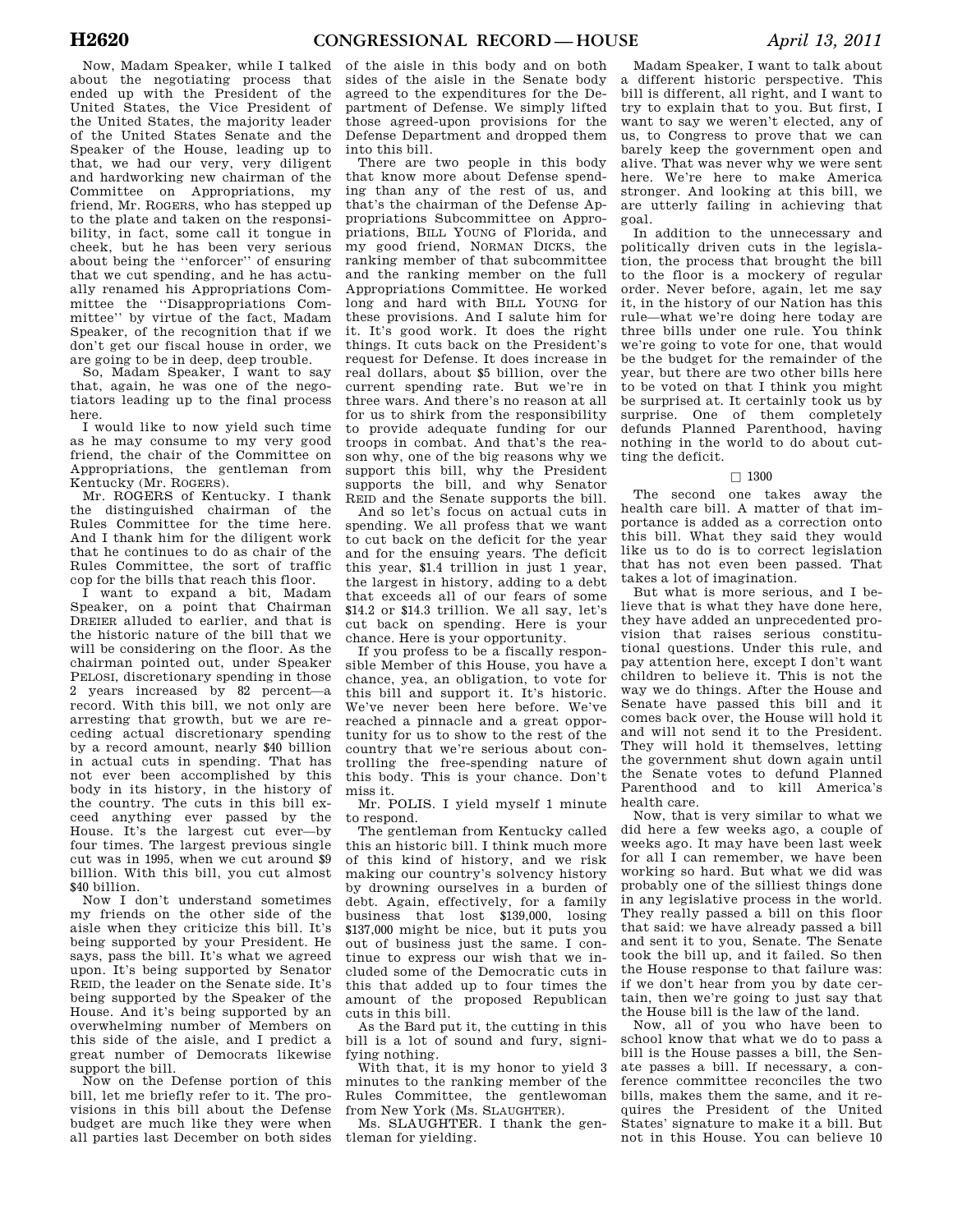impossible things before breakfast here easily because we're called upon to do that every day.

Mr. DREIER. Madam Speaker, I yield myself such time as I may consume.

I would like to engage in a discussion with my distinguished ranking member, if she would like, on the issue that she just discussed.

Mr. POLIS. Will the gentleman yield?

Mr. DREIER. I yield to the gentleman from Colorado.

Mr. POLIS. Just one point. I think what the gentlelady said is that the Senate will have to vote on it, not that they have to pass it, just to be clear.

Mr. DREIER. Reclaiming my time, there were several things that were said that I would like to address.

First, I would like to say that the gentlewoman began by saying that never before in our Nation's history have we had measures brought forward in this manner. Madam Speaker, that is just plain wrong. Time and time again under both political parties, we have seen the Rules Committee report out measures that do in fact cover multiple issues. So this is not unprecedented, as the gentlewoman has just said.

Second, I think it is very important for us to clarify the fact that what we are voting on is an agreement that is supported by the President of the United States and the majority leader of the United States Senate. Part of that agreement is that the Senate will not vote to defund Planned Parenthood or vote to actually bring an end to funding for the health care bill, but it will consider these measures. And I think it is important, Madam Speaker, to make it clear, the only thing we are doing in this rule is ensuring that that agreement is enforced.

So, Madam Speaker, I think that it is clear that many of our friends on the other side of the aisle are not happy with the fact that their President and the Senate majority leader have negotiated this agreement. Again, I don't like the agreement just like they don't like the agreement. I don't like it because I don't believe that it goes far enough, but it is very important for us to realize that this is simply a first step. It is a bold first step.

As the chairman of the Appropriations Committee has just said, Madam Speaker, it is a step which in fact is the largest, four times the largest, cut we have ever had in the past. It is a cut of \$40 billion. By virtue of that agreement, we are making that first step. But if you extend this out, it will have cuts that total \$315 billion. And as I said, we are just beginning the debate this week with this very, very important budget that will be considered in the Rules Committee today and tomorrow and Friday on the House floor.

I also have to say that one of the reasons we are having this debate on the rule today and voting on Thursday on the actual continuing resolution is because we put into place a very impor-

tant change in the rules at the beginning of this Congress which states that unreported measures must in fact comply with the 3-day layover requirement that exists for reported measures. We are subscribing to that and enforcing that.

As we know, this measure was filed at 2 a.m. yesterday morning here in the House; and because of that filing, to ensure that it was put online, as the chairman of Appropriations Committee said, so that the full membership, the American people, the media have an opportunity to see this measure, we have done that. That is the reason we are going to be holding this vote on Thursday, and that is the reason we are able to have the kind of free-flowing debate that we will have.

Madam Speaker, this is an agreement that no one, no one is happy with; but it is an agreement that we have come to in dealing with the two political parties, and I am going to urge my colleagues to support it.

I reserve the balance of my time.

Mr. POLIS. Madam Speaker, this continuing resolution is a first step, all right. It is a first step towards bankruptcy with token cuts.

Madam Speaker, I am proud to yield 3 minutes to the gentleman from Massachusetts (Mr. MCGOVERN), a member of the Rules Committee.

Mr. MCGOVERN. I thank the gentleman for yielding.

Madam Speaker, I rise in strong opposition to this closed rule and to the underlying bill.

I want to reinforce the comments of the gentlelady from New York when she said that the issue of defunding Planned Parenthood or what your opinion is about the Affordable Care Act really has no place in this debate. It shouldn't be tied to anything. The fact of the matter is the Republicans are intentionally injecting these very kinds of polarizing issues, and let me say to all of my friends on the Democratic side, that's the reason you should vote against this rule.

I'm pleased that the Republican leadership of the House decided it was not in anyone's interest to shut down the government. I am also pleased that the leadership ignored the chants of ''shut it down'' coming from the most extreme elements of their party. But I am not pleased, Madam Speaker, with this so-called compromise.

This bill cuts the wrong things too deeply and ignores some of the things that could stand to be cut. The cuts target the poor and the middle class, the very people who can least afford it as we struggle to recover from the Great Recession. Meanwhile, the very wealthy and the special interests get away scot-free. Student aid programs get cut. Children's health care would be cut. Transportation funding to repair our roads and our bridges would be cut. Environmental protection would be cut. The COPS program, which helps local communities stay safe, would be cut. Investments in science and technology research would be cut.

But the Department of Defense, well, they got a \$5 billion increase. Oil companies keep their sweet tax loopholes. And big agriculture keeps their subsidies. That's not fair, Madam Speaker, and that's not right.

I am all for a leaner government; but I'm not for a meaner government. I'm for balancing the budget; but I'm not for balancing the budget solely on the backs of the poor and the middle class. If you want to get to a balanced budget, there needs to be some fairness in this process. And if you think that this bill is troublesome, just wait because later this week we will be debating the Republican budget proposal for 2012, a budget that would represent the largest redistribution of wealth from the middle class to the rich in American history. It is a budget plan that ends Medicare as we know it. It is a budget plan that tells our seniors we want you to pay more, and you will get less.

Well, there are some things worth fighting for, Madam Speaker, and the protection of Medicare is one of them. So I look forward to that fight.

But in the meantime, I urge my colleagues to reject this yet again another closed rule, and I urge them to reject the underlying bill. We can do better than this.

Mr. DREIER. Madam Speaker, I yield myself 1 minute to say first to my friend from Boulder that the notion of arguing that a \$40 billion cut is going to take us down the road to bankruptcy is absolutely preposterous.

Mr. POLIS. Will the gentleman yield?

Mr. DREIER. I yield to the gentleman from Boulder.

Mr. POLIS. Again, the cut is actually somewhere in the \$15 billion to \$20 billion range, according to both The Wall Street Journal and the AP.

## $\Box$  1310

Mr. DREIER. Madam Speaker, if I could reclaim my time, I will repeat this again so that he might be able to understand it. A \$40 billion cut, or a \$15 billion cut, cannot be characterized as taking us down the road toward bankruptcy. We all want to cut more in spending. I mean, it's very clear.

Now my friend from Worcester has just made this argument about the priorities that we have.

The SPEAKER pro tempore. The time of the gentleman has expired.

Mr. DREIER. I yield myself an additional minute, and I do so to say that I think it's important for us to look at the preamble of the United States Constitution whenever we're debating defense appropriations bills or the defense authorization bill. I'm so happy that my friend from Washington (Mr. DICKS), the distinguished ranking member of the full committee and the defense appropriations subcommittee, is here. I always argue that the five most important words in the middle of the preamble of the United States Constitution are ''provide for the common defense.''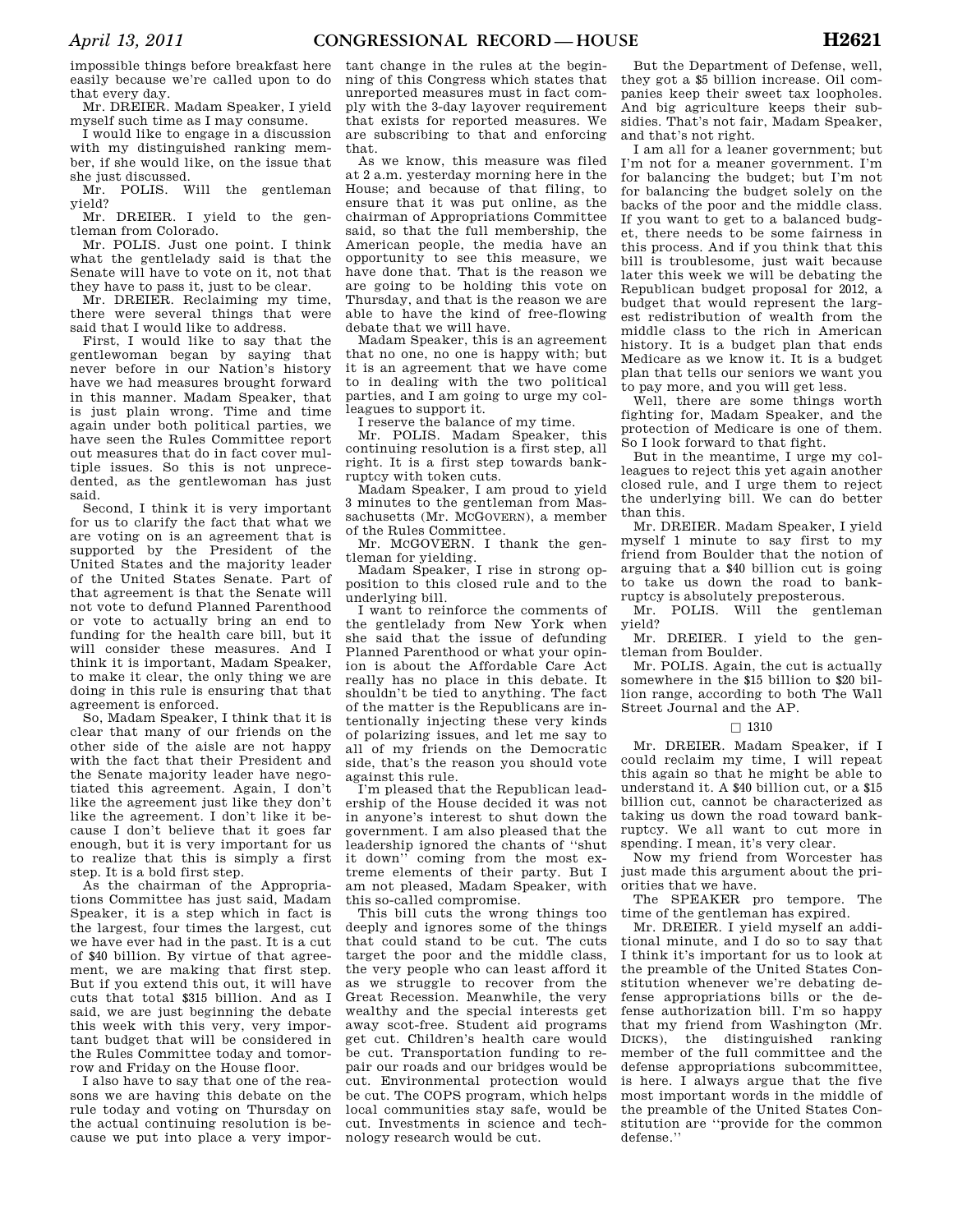Now, with all due respect to the priorities that we have, ensuring that we do care for those who are truly in need, all of these things can be done at other levels of government. Only the Federal Government can deal with our Nation's security. As Chairman ROGERS pointed out, we are now, by virtue of a decision that the President of the United States has made, in the midst of three wars. I want to bring about spending cuts, and I believe that Governor Haley Barbour was absolutely right when he said: Anyone who says that you can't cut defense spending has never been to the Pentagon. We want to encourage defense sharing, and, in fact, we are focused on ensuring that we do get the best bang for our buck.

So, Madam Speaker, recognizing the priority that the Federal Government has for national security and recognizing that we're trying to bring about responsible cuts, I think this agreement is the right thing for us.

With that, I reserve the balance of my time.

Mr. POLIS. I appreciate the gentleman from California's willingness to look at defense spending. I know the gentleman from Kentucky mentioned we're in three wars. Perhaps part of the answer is to be in two wars or one war or, God forbid, perhaps we can be at peace again in our lifetime.

Madam Speaker, I would now like to yield 2 minutes to the gentlewoman from the District of Columbia, Ms. EL-EANOR HOLMES NORTON.

Ms. NORTON. I thank the gentleman from Colorado for yielding to me and for his work on this bill.

Madam Speaker, the District of Columbia has no vote on the rule or the bill under consideration. Yet the only controversial attachments in this bill involve only the District of Columbia.

The bill is remarkably clean. Only four out of 50 or so attachments survived: one on gray wolves, one on Guantanamo prisoners, and, yes, there is the District of Columbia. These two, the only controversial amendments, violate the District's most basic right to self-government. One has to do with private school vouchers—only for the District of Columbia. A bill we didn't ask for, a bill we weren't consulted about, and a bill we don't want.

The Rules Committee refused to recognize my amendment, which would redirect the private school voucher money to the D.C. public schools and to our own public charter schools—40 percent of our children go to this alternative and our charter schools have long waiting lists—to our choice, not the Republicans' choice. My second amendment would strike a second rider that keeps the District from spending our own local taxpayer-raised funds on reproductive choice for our low-income women. Local money, local choice.

The majority proposed to close down the District government last week rather than pass my amendment to allow D.C. to spend its own local funds. Now the majority wants a closed rule

for a bill with attachments that profoundly affect only the District of Columbia.

I will have no vote on this floor on the Rule or on any part of this bill.

The SPEAKER pro tempore. The time of the gentlewoman has expired.

Mr. POLIS. I yield the gentlewoman an additional 30 seconds.

Ms. NORTON. I appreciate the gentleman yielding.

The majority will allow a vote of every other Member on what affects only my district. No wonder the D.C. mayor, the council and residents have taken to civil disobedience.

Mr. DREIER. Madam Speaker, may I inquire of my friend how many speakers he has remaining and also how much time remains on each side.

The SPEAKER pro tempore. The gentleman from California has 81⁄2 minutes remaining. The gentleman from Colorado has 121⁄2 minutes remaining.

Mr. POLIS. We have three speakers. We are possibly expecting a fourth.

Mr. DREIER. Then I will reserve the balance of my time, Madam Speaker.

Mr. POLIS. It is my honor to yield 2 minutes to the gentleman from New Jersey (Mr. ANDREWS).

(Mr. ANDREWS asked and was given permission to revise and extend his remarks.)

Mr. ANDREWS. Madam Speaker, I rise in favor of the commonsense compromise that says to the operating departments of our government, ''See if you can get by on 95 percent of the money you had last year.'' I think that makes good sense, and I commend Chairman ROGERS and Mr. DICKS for making sure that Pell Grants, title I, special education are fully funded and protected and, frankly, salute both sides for leaving aside extraneous matters like not funding Planned Parenthood and not funding the health care bill. I think this is a worthy compromise. I'm glad to support it.

I do want to note my grave concern with the rule and the rather ambiguous position we find ourselves in with respect to the actions of the Senate. About 10 days ago, the majority attempted to pass a bill where the Senate would never have to act. Now they want to say, even if the House and the Senate have both acted, apparently the bill doesn't become law. Maybe we should have put a few more education funds in for constitutional studies here because I think this is very unwise and, frankly, ambiguous. So I'm going to oppose the rule on the grounds that this very novel idea of giving the Clerk of the House the instructions not to enroll a bill that's been passed by both House and Senate I think is very troubling.

Having said that, I think that the underlying bill merits the support of both Republicans and Democrats and I will be voting ''yes.''

Mr. DREIER. I continue to reserve the balance of my time.

Mr. POLIS. Madam Speaker, I yield 2 minutes to the gentleman from Texas (Mr. DOGGETT).

Mr. DOGGETT. As one who voted for cutting some of President Obama's spending requests last year and who has already voted three times this year to cut spending from the budget, I believe we do need to ferret out every bit of unnecessary spending, to demand greater efficiency and to seek common ground on securing our long-term financial future by addressing our national debt. But this resolution is only a belated companion to the deal that tied a Christmas bow around another tax cut for the wealthiest few in December. It represents another unbalanced approach to achieving balance in our budget. There is no shared sacrifice here.

And like that December deal, this concession literally sets up tomorrow's demand for adoption of the House Republican budget—a pathway to less economic, educational, and health care security.

Instead of asking for a dime from ExxonMobil or other polluters, this deal makes severe cuts in the budget to assure us clean air and clean water. Instead of asking for a dollar from General Electric or another of these giant corporations that won't pay their fair share of taxes, this places the burden on hundreds of thousands of young Americans who are trying to seek a future job in the United States.

Almost one-fourth of the budget is eliminated for YouthBuild, a program that provides vital education and employment skills to young people. In Austin, I have seen up close the difference that our local YouthWorks makes in trails constructed, in homes weatherized, in the vital employment and training skills provided. With every energy efficient home for which a foundation is laid, a foundation is also laid for the future of some enterprising young Texans. Additionally, about another 100,000 young people at universities like Texas State will lose the counseling, academic instruction, tutoring and encouragement from TRIO that helps them achieve academic success.

The SPEAKER pro tempore. The time of the gentleman has expired.

Mr. POLIS. I yield the gentleman an additional 15 seconds.

Mr. DOGGETT. That's not balanced. Fair and balanced? Yes, I know it's a distorted slogan, but I think it could have real meaning for our budget. But this budget is balanced on our young people and our future. We need a budget that's fair. This is not it.

Mr. DREIER. Madam Speaker, I continue to reserve the balance of my time.

## $\Box$  1320

Mr. POLIS. Madam Speaker, I am proud to yield 2 minutes to the gentleman from Vermont (Mr. WELCH), a former member of the Rules Committee.

Mr. WELCH. I thank the gentleman for yielding.

America is in a very dangerous place on this budget, and it's not an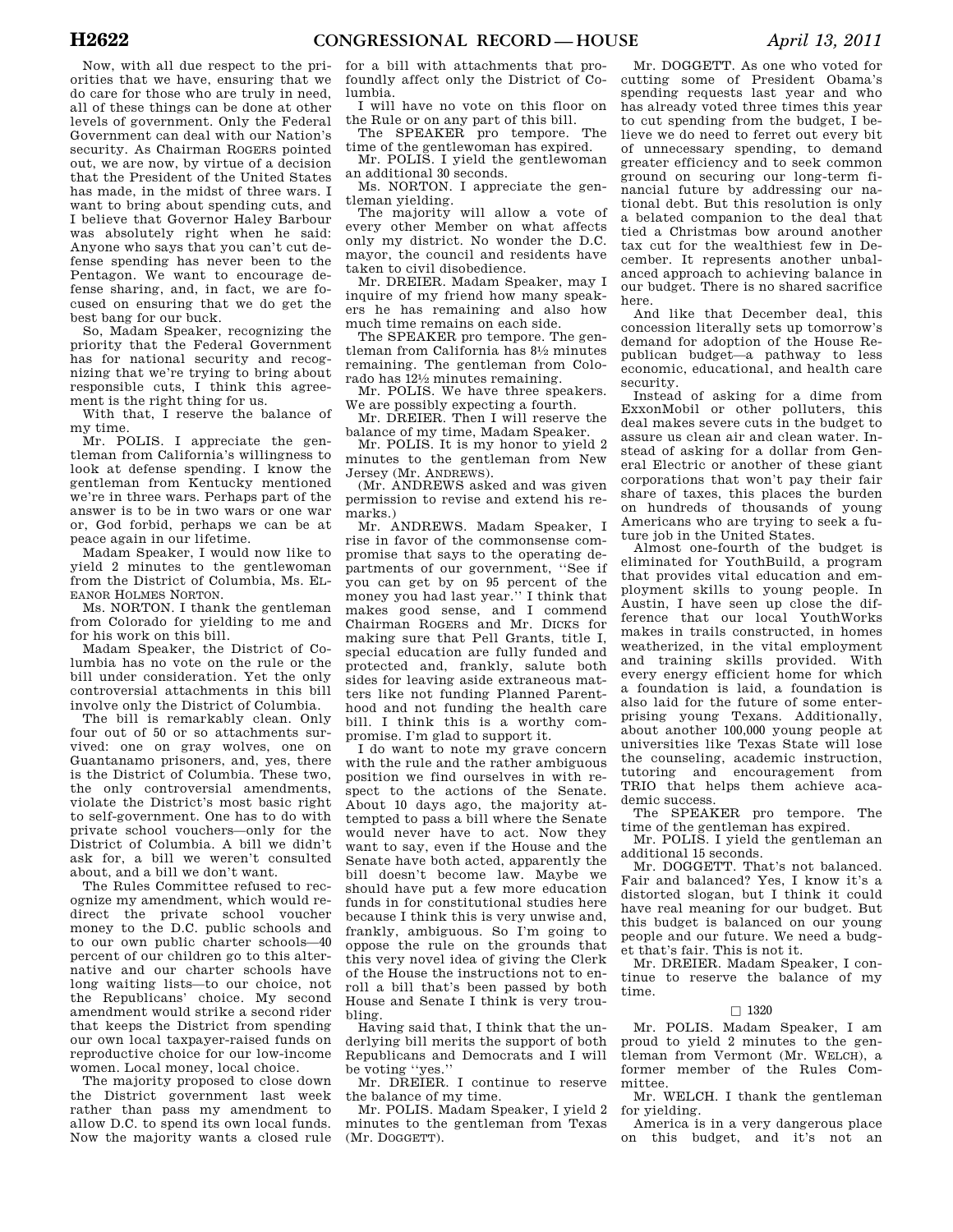unsolvable problem. We can get from where we are to where we need to be and that is fiscal balance—if we put everything on the table and have a balanced approach. If, instead, we limit our consideration to essentially 12 percent of the budget, the so-called ''domestic discretionary''—things like lowincome heating assistance, the Small Business Administration, scholarships for our kids wanting to go to college, scientific research—if we limit our attention to that 12 percent of the budget, even if we cut that entire 12 percent we would have trillion dollar deficits for as far as the eye can see. It won't work. There is a design defect here.

We have aggravated it with the deal that was made to extend the tax cuts at the high end when we were here in our special session after the last election, that \$750 billion that we have to borrow in order to pay for those tax cuts for the top 2 percent.

We have to put everything on the table. It has to include the Pentagon, it has to include revenues, it has to include eliminating wasteful and unproductive, non-job-generating tax expenditures to mature and profitable industries like the oil industry. It has to include eliminating the ethanol subsidy, something that was promoted by the Member from Oklahoma (Mr. SUL-LIVAN). We put everything on the table. We can get from where we are to where we need to be.

One thing we also cannot do is start playing budgetary hostage taking. There is looming ahead of us the question of whether we will raise the debt ceiling or use that as a leverage point, as some are suggesting. This is not a leverage point; it's a moral obligation.

America was in fiscal balance in the 8 years of the Clinton administration. When he handed the keys over to the new President, Mr. Bush, there was a projected \$5.7 trillion deficit.

The SPEAKER pro tempore. The time of the gentleman has expired.

Mr. POLIS. Madam Speaker, I again want to bring it back to the hypothetical American family, small business we're talking about, because the \$1.399 trillion figure is boggling to most people. So lop off the zeros there and say, hey, I have a small business, I'm an American family, I will lose \$139,000 next year. Let me tell you, is losing \$137,000 the next year a step towards solvency or a step towards bankruptcy? I would submit, Madam Chair, ask any small business man in America or small business woman, losing \$137,000 instead of \$139,000 is a step towards bankruptcy.

Just like that family, we in the United States Congress, we in this country need to come together and make hard choices about where to find additional income, where to cut expenditures, how to get this budget out of red and into the black. That's the difference between where the Democrats stand and the proposal of our friends on the other side. And another difference: A Democratic President has ance of my time.

actually balanced the budget. That's a claim that the other side can't make for more than a generation.

It is clear that the Republicans are not serious about the deficit. If they were, this would be a different bill. Again, this is what we're talking about: Taking our Nation another step down the road towards fiscal insolvency and leaving a legacy of debt for the next generation.

Rather than holding the line on spending, the majority is feeding the beast. And yet, what do the Republicans cut rather than rooting out waste at the Pentagon? They cut \$1.6 billion from the EPA's effort to protect public health and keep our air and water safe; \$950 million from Community Development Block Grants to strengthen neighborhoods and create jobs; \$815 million from FEMA grants that help communities prepare for disasters; \$10 million to keep our food safe.

When you look at the winners and losers in this budget, it becomes clear what the majority party does and does not value. And they clearly do not mind leaving the next generation a legacy of deficits and debt.

What we're doing in this continuing resolution is increasing the favorite government spending of the majority party, running up the deficit, continuing big tax cuts for special interests while slashing the effort to educate our children, ensure access to health care, keep our air and water clean—oh, and while they're at it, taking away a woman's right to choose.

This is where we could be by working together, Democrats and Republicans. This process, this rule and this bill, are not examples of working together to solve our budget crisis.

We can do better, we must do better. To save America from bankruptcy, we must do better than sound and fury signifying nothing. We need to work together to make the cuts we need to make, to increase the revenues we need to increase, and to examine our entitlement programs to put our Nation on proper fiscal footing for the next generation and remove the mounting burden of debt that faces the next generation of Americans.

I don't see how anyone can argue that somehow reducing—again, at the family level, a \$139,000 loss to a \$137,000 loss, while it might be a fine thing to do, leaves that family in every bit as dangerous and precarious a fiscal situation as they were before—ask any small business man or small business woman in this country. And after passing this continuing resolution and keeping our government in business another year, we're just punting further down the field about making the cuts we all know we need to make to balance the budget, return to a surplus, and help remove the next generation of Americans from the legacy of debt that is threatening to crush them.

I urge a ''no'' vote on the rule.

Madam Speaker, I yield back the bal-

Mr. DREIER. Madam Speaker, I yield myself the balance of my time.

Madam Speaker, according to the schedule, in about 9 minutes, the President of the United States, at George Washington University, is scheduled to give a very important address in which he is going to talk about fiscal responsibility—the need to bring about spending cuts and all—and how to get our economy growing.

I want to congratulate the President. I want to congratulate the President for coming to this position. It obviously is much different than what we've gone through so far. As I said earlier, we've had an 82 percent increase in non-defense discretionary spending. The President proposed a budget that has deficits in excess of \$1.5 trillion and would exacerbate the debt. He came out a few weeks ago and proposed a freeze in spending. We know that if we had not done what we are about to vote on here with this rule making in order a vote that will take place tomorrow, we would see an increase of \$78.5 billion more in spending if we had not taken the action that this House, in a bipartisan way, is about to take.

But the reason I want to congratulate the President is that I have just taken a look at the early reports of what he is about to say in this speech, and he does call for us to look at the issue of entitlements—he specifically says Social Security, not Medicare or Medicaid, but he talks about Social Security. But I believe that is, again, a first step towards what I believe is absolutely essential, and that is, for us, in a bipartisan way, to tackle the issue of entitlement spending. As Mr. DICKS said in the Rules Committee yesterday, that's two-thirds of the spending. We know that entitlement spending is something that needs to be addressed, and there is bipartisan recognition that we need to get our fiscal house in order.

Madam Speaker, what we have before us is a measure that I don't like. I don't like it. I don't believe that it does enough to reduce the size and scope and reach of government. I believe that we need to do more. But we have to remember that we've got to take that first step.

Last November 2, the American people sent a very loud and powerful message to Washington, D.C. There are 96 newly elected Members of this House, nine of them happen to be Democrats, 87 of them are Republican. Now Madam Speaker, I think it's important for us to recognize that that's a pretty powerful message. They were saying, End the nonsense, bring an end to this dramatic expansion of government, and that's exactly what we're doing with this first step.

Margaret Thatcher, the great former Prime Minister of Great Britain, famously said, First you have to win the argument, then you win the vote. I believe that we've won the argument, Madam Speaker, because the message has come through.